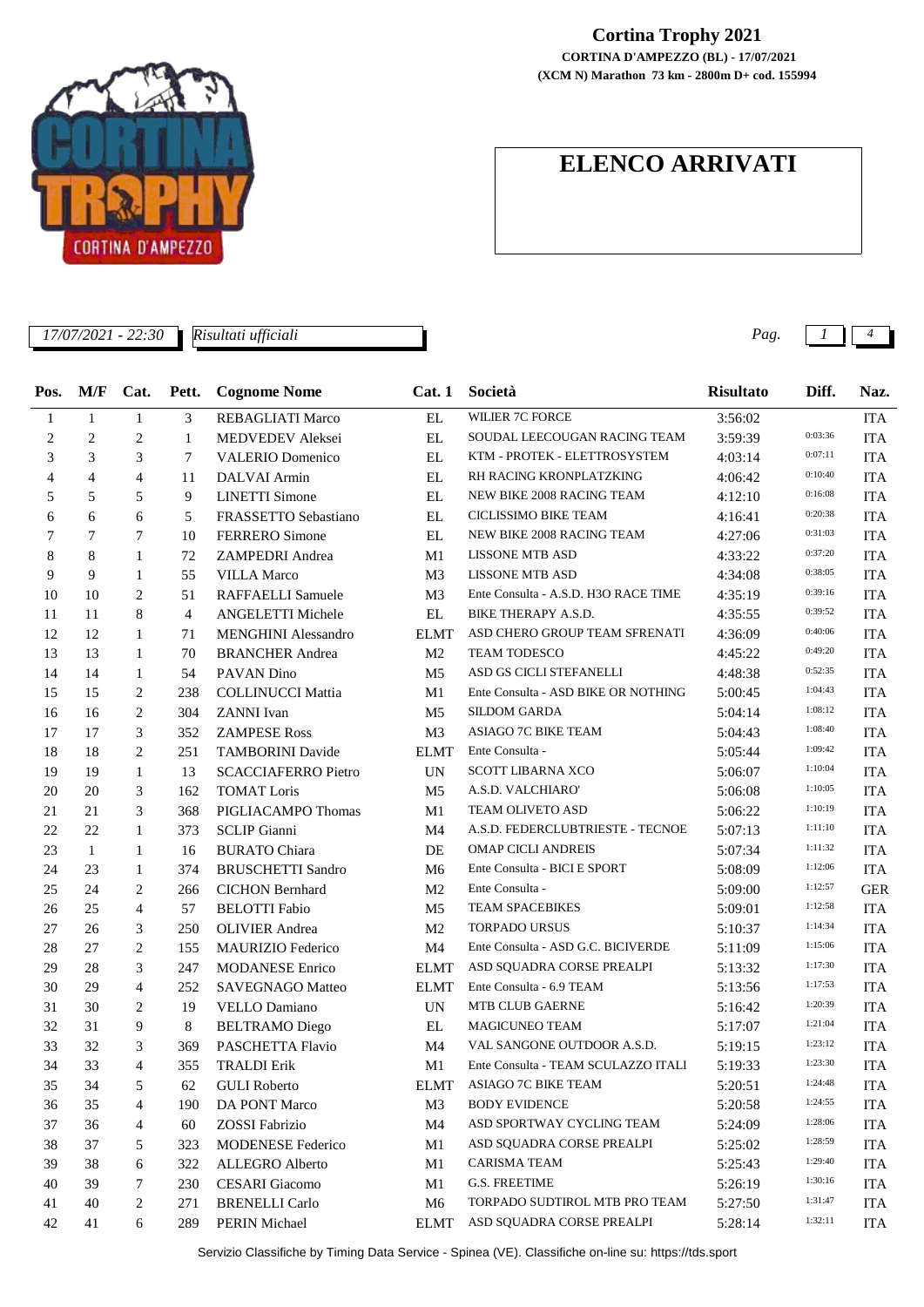## *17/07/2021 - 22:30 Pag. 2 4*

*Risultati ufficiali*

| Pos. | M/F | Cat.         |     | Pett. Cognome Nome         | Cat.1          | Società                                   | <b>Risultato</b> | Diff.   | Naz.       |
|------|-----|--------------|-----|----------------------------|----------------|-------------------------------------------|------------------|---------|------------|
| 43   | 42  | 5            | 156 | RIVA Giovanni Giacinto     | M5             | <b>GEFO</b>                               | 5:28:29          | 1:32:26 | <b>ITA</b> |
| 44   | 43  | 4            | 187 | CAPPELLAZZI Denny          | M <sub>2</sub> | Ente Consulta - TEAM PASSION FAENTI       | 5:28:57          | 1:32:54 | <b>ITA</b> |
| 45   | 44  | 5            | 242 | <b>STEIGER Andreas</b>     | M <sub>3</sub> | Ente Consulta -                           | 5:29:05          | 1:33:02 | <b>ITA</b> |
| 46   | 45  | 6            | 282 | <b>ZUDINI</b> Furio        | M <sub>3</sub> | A.S.D. FEDERCLUBTRIESTE - TECNOE          | 5:29:33          | 1:33:30 | <b>ITA</b> |
| 47   | 46  | 5            | 293 | <b>DELSANTE Davide</b>     | M <sub>2</sub> | <b>TEAM SPACEBIKES</b>                    | 5:29:35          | 1:33:32 | <b>ITA</b> |
| 48   | 47  | 6            | 243 | <b>ALTENBERGER Florian</b> | M <sub>2</sub> | Ente Consulta -                           | 5:31:15          | 1:35:12 | <b>AUT</b> |
| 49   | 2   | 1            | 56  | <b>MANDELLI</b> Chiara     | W <sub>2</sub> | <b>TEAM SPACEBIKES</b>                    | 5:31:31          | 1:35:28 | <b>ITA</b> |
| 50   | 48  | 3            | 209 | <b>BUZZETTI</b> Andrea     | M6             | Ente Consulta - ZEROZERO TEAM             | 5:32:01          | 1:35:58 | <b>ITA</b> |
| 51   | 49  | 7            | 313 | NIERO Fabio                | M <sub>2</sub> | <b>ASD SAN BORTOLO</b>                    | 5:33:28          | 1:37:26 | <b>ITA</b> |
| 52   | 50  | 7            | 329 | <b>FINESSO Federico</b>    | M <sub>3</sub> | Ente Consulta - A.S.D. STONES BIKE        | 5:33:29          | 1:37:26 | <b>ITA</b> |
| 53   | 51  | 8            | 348 | <b>IAIZA</b> Giacomo       | M <sub>2</sub> | A.S.D. SAMMARDENCHIA                      | 5:33:30          | 1:37:27 | <b>ITA</b> |
| 54   | 52  | 6            | 256 | <b>TASSI</b> Gianluca      | M <sub>5</sub> | Ente Consulta - FOLLOWYOURPASSION         | 5:33:40          | 1:37:37 | <b>ITA</b> |
| 55   | 53  | 9            | 296 | D'ANDREA Ivan              | M <sub>2</sub> | ASD SPORTWAY CYCLING TEAM                 | 5:34:15          | 1:38:12 | <b>ITA</b> |
| 56   | 54  | 5            | 245 | <b>KRATTER Martin</b>      | M <sub>4</sub> | PROFI BIKE TEAM                           | 5:36:50          | 1:40:47 | <b>ITA</b> |
| 57   | 55  | 7            | 58  | <b>BORDIGNON Davide</b>    | ELMT           | <b>SWITCH TEAM</b>                        | 5:37:03          | 1:41:00 | <b>ITA</b> |
| 58   | 56  | 8            | 215 | <b>MASCIADRI</b> Giorgio   | M <sub>3</sub> | <b>BICI CLUB 2000</b>                     | 5:39:19          | 1:43:16 | <b>ITA</b> |
| 59   | 57  | 9            | 59  | FURLANI Fabrizio           | M <sub>3</sub> | <b>BIKE DIRECTION RACING</b>              | 5:39:26          | 1:43:23 | <b>ITA</b> |
| 60   | 58  | 8            | 287 | RAGOZZINO Paolo            | M1             | Ente Consulta - LA BOTTEGA CASINAL        | 5:39:37          | 1:43:35 | <b>ITA</b> |
| 61   | 59  | 7            | 324 | TOPI Filippo Maria         | M5             | Ente Consulta - FIRENZEFREERIDE ASD       | 5:41:20          | 1:45:17 | <b>ITA</b> |
| 62   | 60  | 8            | 173 | FEI Fabio                  | M <sub>5</sub> | Ente Consulta - FIRENZEFREERIDE ASD       | 5:41:22          | 1:45:19 | <b>ITA</b> |
| 63   | 61  | 8            | 261 | <b>BASSETTO Cristian</b>   | <b>ELMT</b>    | ASD MTB CLUB LA PERLA VERDE               | 5:42:02          | 1:45:59 | <b>ITA</b> |
| 64   | 62  | 9            | 175 | MATERASSI Massimiliano     | M <sub>5</sub> | Ente Consulta - A.S.D TEAM BIKE BARB      | 5:43:14          | 1:47:12 | <b>ITA</b> |
| 65   | 63  | 10           | 377 | FORNASARI Mirko            | M <sub>5</sub> | <b>MARCONI BIKE RACING</b>                | 5:44:33          | 1:48:30 | <b>ITA</b> |
| 66   | 64  | 4            | 171 | PAMPALONI Fabrizio         | M6             | Ente Consulta - TEAM BIKE BARBERIN        | 5:47:09          | 1:51:06 | <b>ITA</b> |
| 67   | 65  | 9            | 254 | <b>NAZZI</b> Henry         | M1             | A.S.D. SAMMARDENCHIA                      | 5:47:17          | 1:51:14 | <b>ITA</b> |
| 68   | 66  | 10           | 269 | PIVATO Mauro               | M <sub>3</sub> | <b>SUPERBIKE POZZETTO</b>                 | 5:49:13          | 1:53:10 | <b>ITA</b> |
| 69   | 67  | 5            | 233 | <b>SALSI</b> Stefano       | M6             | Ente Consulta - SQUADRAREGGIO             | 5:50:18          | 1:54:15 | <b>ITA</b> |
| 70   | 68  | 6            | 288 | <b>BRESSAN</b> Ermanno     | M4             | G.C. CICLI AGORDINA                       | 5:50:33          | 1:54:31 | <b>ITA</b> |
| 71   | 69  | 7            | 294 | <b>DENTI</b> Gionata       | M4             | Ente Consulta - KYNESIS ASD               | 5:51:06          | 1:55:03 | <b>ITA</b> |
| 72   | 70  | 11           | 381 | <b>MONESTIER Manuel</b>    | M3             | Ente Consulta - A.S.D. GUS BIKE TEAM      | 5:51:58          | 1:55:56 | <b>ITA</b> |
| 73   | 71  | 11           | 182 | <b>BRONCA Fabio</b>        | M5             | <b>CROCETTA BIKE TEAM</b>                 | 5:54:16          | 1:58:14 | <b>ITA</b> |
| 74   | 72  |              | 214 |                            | M4             | <b>TEAM FRIULI</b>                        |                  | 1:58:26 | <b>ITA</b> |
| 75   |     | 8            |     | LEONARDUZZI Martino        |                | Ente Consulta - ASD SWATT CLUB            | 5:54:28          | 1:59:43 |            |
|      | 73  | 10           | 257 | ROVATTI Jacopo             | M1             |                                           | 5:55:46          | 2:02:37 | <b>ITA</b> |
| 76   | 74  | 11           | 272 | <b>MARAN</b> Luca          | M1             | ASD WILD PURCIT TEAM<br>PEDALE OPITERGINO | 5:58:40          | 2:03:10 | <b>ITA</b> |
| 77   | 75  | 12           | 212 | PARZIANELLO Maurizio       | M1             | TEAM BIKE CASTELGOMBERTO                  | 5:59:12          | 2:03:11 | <b>ITA</b> |
| 78   | 76  | 12           | 234 | <b>CARETTA</b> Ivano       | M <sub>5</sub> |                                           | 5:59:14          | 2:03:52 | <b>ITA</b> |
| 79   | 77  | 10           | 64  | <b>ESULE Marco</b>         | M <sub>2</sub> | ASD BIKE TEAM 53.3                        | 5:59:55          | 2:03:52 | <b>ITA</b> |
| 80   | 78  | 11           | 362 | <b>DE MARCO Francesco</b>  | M <sub>2</sub> | Ente Consulta - MTB TEAM NOALE            | 5:59:55          | 2:04:01 | <b>ITA</b> |
| 81   | 79  | 13           | 163 | <b>BOSCOLO</b> Luca        | M5             | SCAVEZZON SQUADRA CORSE                   | 6:00:04          | 2:05:03 | <b>ITA</b> |
| 82   | 80  | 9            | 274 | <b>CASARINI Paolo</b>      | M4             | Ente Consulta - ASD SESSANTALLORA         | 6:01:05          | 2:05:04 | <b>ITA</b> |
| 83   | 81  | 6            | 277 | SIMONATO Carlo             | M6             | <b>BIKE CLUB 2000</b>                     | 6:01:06          | 2:05:15 | <b>ITA</b> |
| 84   | 82  | 13           | 353 | <b>MENTANI Marco</b>       | M1             | Ente Consulta - CIRCOLO MINERVA AS        | 6:01:18          | 2:05:50 | <b>ITA</b> |
| 85   | 83  | 7            | 193 | <b>PAJER Massimo</b>       | M6             | <b>TORPADO URSUS</b>                      | 6:01:53          |         | <b>ITA</b> |
| 86   | 84  | 14           | 249 | <b>LENZI</b> Alberto       | M <sub>5</sub> | Ente Consulta - FIRENZEFREERIDE ASD       | 6:02:11          | 2:06:08 | <b>ITA</b> |
| 87   | 85  | 8            | 240 | GASPARDO Fabio             | M6             | ASD BIKE TEAM 53.3                        | 6:03:40          | 2:07:38 | <b>ITA</b> |
| 88   | 86  | 12           | 263 | RUGGERI Davide             | M <sub>3</sub> | Ente Consulta - FOLLOWYOURPASSION         | 6:04:02          | 2:08:00 | <b>ITA</b> |
| 89   | 87  | 12           | 206 | <b>CHIOSSONE</b> Cristian  | M <sub>2</sub> | Ente Consulta - FOLLOWYOURPASSION         | 6:04:13          | 2:08:10 | <b>ITA</b> |
| 90   | 88  | 9            | 67  | DISSEGNA Sergio            | M6             | ASD BIKE TEAM 53.3                        | 6:05:12          | 2:09:09 | <b>ITA</b> |
| 91   | 89  | 10           | 172 | CASTOLDI Bruno             | M6             | <b>TORPADO URSUS</b>                      | 6:06:34          | 2:10:32 | <b>ITA</b> |
| 92   | 90  | 13           | 285 | PANDOLFI Lorenzo           | M <sub>3</sub> | Ente Consulta - A.S.D. MISTERBICI FAB     | 6:06:58          | 2:10:56 | <b>ITA</b> |
| 93   | 91  | 14           | 372 | ROSSI Fabrizio             | M3             | <b>TEAM GRANZON</b>                       | 6:07:28          | 2:11:26 | <b>ITA</b> |
| 94   | 92  | 15           | 349 | DE MARCHI Claudio          | M5             | Ente Consulta - MTB TEAM NOALE            | 6:07:34          | 2:11:31 | <b>ITA</b> |
| 95   | 93  | 11           | 65  | <b>MENDO</b> Mirco         | M6             | ASIAGO 7C BIKE TEAM                       | 6:08:24          | 2:12:21 | <b>ITA</b> |
| 96   | 94  | 10           | 276 | PANGRAZIO Stefano          | M4             | ASIAGO 7C BIKE TEAM                       | 6:08:25          | 2:12:22 | <b>ITA</b> |
| 97   | 95  | 16           | 312 | <b>BUSOLO</b> Marco        | M5             | <b>CARISMA TEAM</b>                       | 6:09:33          | 2:13:31 | <b>ITA</b> |
| 98   | 96  | 12           | 63  | ZANI Giovanni              | M6             | MTB SOPRAZOCCO ASD                        | 6:09:44          | 2:13:42 | <b>ITA</b> |
| 99   | 97  | $\mathbf{1}$ | 52  | <b>MORO</b> Walter         | M7             | <b>LEONES TREVISO</b>                     | 6:10:11          | 2:14:09 | <b>ITA</b> |

Servizio Classifiche by Timing Data Service - Spinea (VE). Classifiche on-line su: https://tds.sport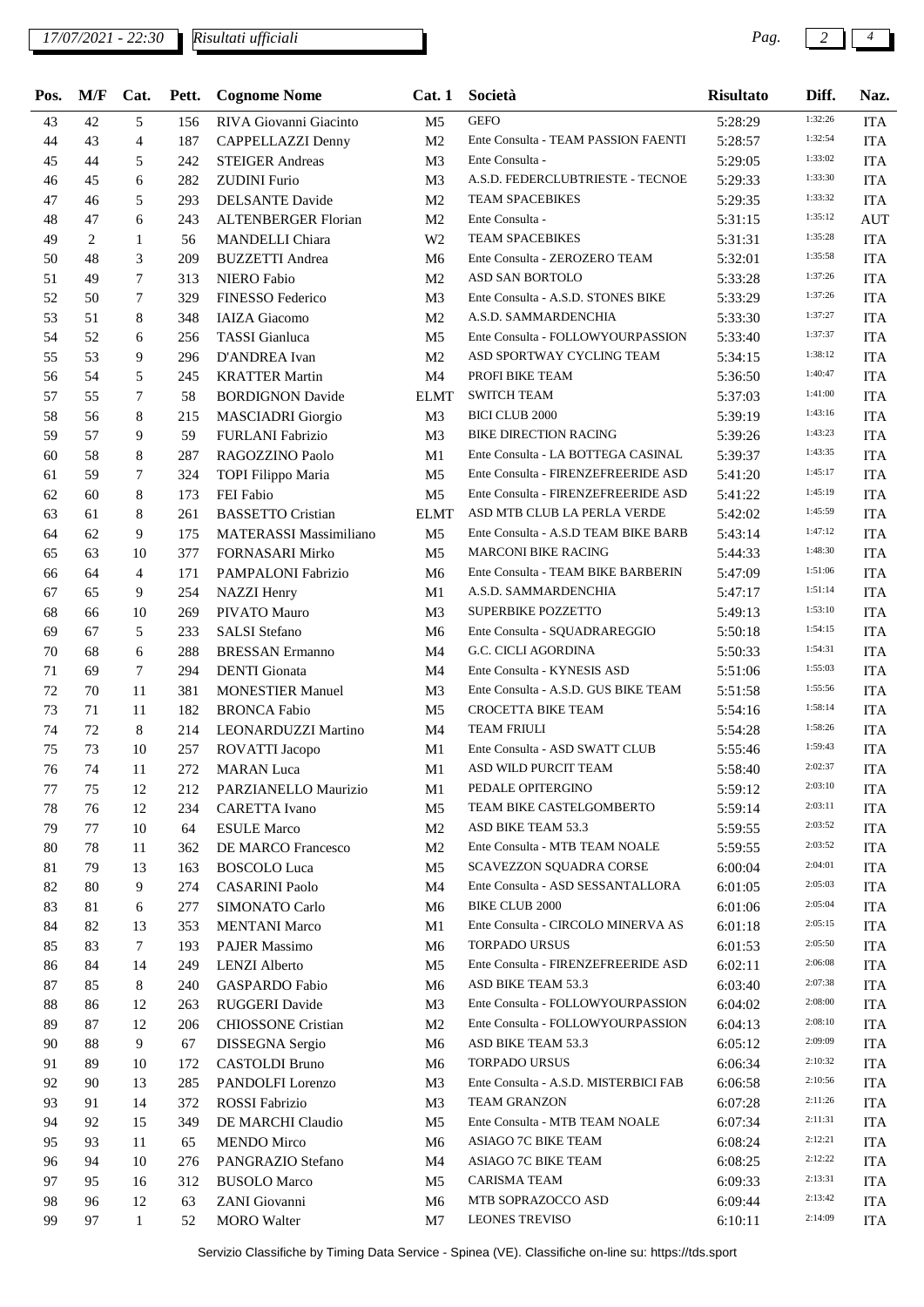*17/07/2021 - 22:30 Pag. 3 4*

*Risultati ufficiali*

| Pos. | M/F | Cat.         | Pett. | <b>Cognome Nome</b>        |                | Cat. 1 Società                       | <b>Risultato</b> | Diff.   | Naz.       |
|------|-----|--------------|-------|----------------------------|----------------|--------------------------------------|------------------|---------|------------|
| 100  | 98  | 15           | 236   | <b>BETELLI William</b>     | M <sub>3</sub> | Ente Consulta -                      | 6:12:22          | 2:16:19 | <b>ITA</b> |
| 101  | 99  | 17           | 326   | DE FRANCESCHI Nicola       | M <sub>5</sub> | CARISMA TEAM                         | 6:12:39          | 2:16:36 | <b>ITA</b> |
| 102  | 100 | 13           | 237   | SANTAMBROGIO Paolo         | M6             | Ente Consulta - ASD BIKE FARM RACE   | 6:12:40          | 2:16:37 | SUI        |
| 103  | 101 | 13           | 178   | <b>MORETTO Roberto</b>     | M <sub>2</sub> | ASD SAGITTA BIKE                     | 6:12:48          | 2:16:46 | <b>ITA</b> |
| 104  | 102 | 14           | 371   | <b>BASTIANELLI Matteo</b>  | M1             | Ente Consulta - BIKE SERVICE CATTOL  | 6:14:46          | 2:18:44 | <b>ITA</b> |
| 105  | 103 | 14           | 370   | <b>TENTI Michele</b>       | M <sub>2</sub> | Ente Consulta - BIKE SERVICE CATTOL  | 6:14:46          | 2:18:44 | <b>ITA</b> |
| 106  | 104 | 15           | 66    | FAVILLI Filippo            | M1             | Ente Consulta - GRBIKE A.S.D.        | 6:14:49          | 2:18:47 | <b>ITA</b> |
| 107  | 105 | 9            | 278   | RIEZZO Alessandro          | <b>ELMT</b>    | Ente Consulta - ASD G.C. BICIVERDE   | 6:19:40          | 2:23:38 | <b>ITA</b> |
| 108  | 106 | 14           | 255   | MAZZANTI Valerio           | M <sub>6</sub> | Ente Consulta - FIRENZEFREERIDE ASD  | 6:20:39          | 2:24:36 | <b>ITA</b> |
| 109  | 107 | 16           | 229   | <b>TESSER Luca</b>         | M <sub>3</sub> | <b>GRBIKE</b>                        | 6:22:00          | 2:25:57 | <b>ITA</b> |
| 110  | 108 | 17           | 365   | <b>TOMASELLA Moreno</b>    | M <sub>3</sub> | Ente Consulta - A.S.D. G.S. EUROVELO | 6:23:19          | 2:27:16 | <b>ITA</b> |
| 111  | 109 | 2            | 241   | SAVORANI Sandro            | M7             | Ente Consulta - CICLISTICA ARCI MAR  | 6:24:13          | 2:28:10 | <b>ITA</b> |
| 112  | 110 | 15           | 201   | <b>BUZZIN</b> Fernando     | M6             | ASD WILD PURCIT TEAM                 | 6:26:02          | 2:29:59 | <b>ITA</b> |
| 113  | 111 | 18           | 308   | CASADEI Riccardo           | M <sub>5</sub> | Ente Consulta - FIRENZEFREERIDE ASD  | 6:26:11          | 2:30:08 | <b>ITA</b> |
| 114  | 112 | 11           | 330   | <b>CARTA</b> Fiorenzo      | M4             | CARISMA TEAM                         | 6:26:38          | 2:30:35 | <b>ITA</b> |
| 115  | 113 | 15           | 160   | <b>GAVA</b> Giorgio        | M <sub>2</sub> | ASD LA ROCCIA TEAM                   | 6:26:53          | 2:30:50 | <b>ITA</b> |
| 116  | 114 | 16           | 235   | FACCHINETTI Guido          | M <sub>2</sub> | Ente Consulta - ASD GREEN DEVILS     | 6:26:54          | 2:30:51 | <b>ITA</b> |
| 117  | 115 | 18           | 350   | FAVARO Federico            | M <sub>3</sub> | Ente Consulta - MTB TEAM NOALE       | 6:27:33          | 2:31:30 | <b>ITA</b> |
| 118  | 116 | 17           | 153   | <b>VINCENZI Andrea</b>     | M <sub>2</sub> | <b>CROCETTA BIKE TEAM</b>            | 6:27:36          | 2:31:33 | <b>ITA</b> |
| 119  | 117 | 19           | 359   | SAMMARITANI Mauro          | M <sub>3</sub> | Ente Consulta - ASD SBUBBIKERS       | 6:27:39          | 2:31:37 | SMR        |
| 120  | 3   | $\mathbf{1}$ | 53    | PELLIN Fabiana             | W1             | Ente Consulta - A.S.D. GUS BIKE TEAM | 6:29:03          | 2:33:00 | <b>ITA</b> |
| 121  | 118 | 19           | 284   | <b>VELLO</b> Francesco     | M <sub>5</sub> | <b>MTB CLUB GAERNE</b>               | 6:30:03          | 2:34:01 | <b>ITA</b> |
| 122  | 119 | 20           | 318   | POLESE Luca                | M <sub>5</sub> | ASD LA ROCCIA TEAM                   | 6:30:04          | 2:34:01 | <b>ITA</b> |
| 123  | 120 | 16           | 157   | <b>INDELICATO Mario</b>    | M6             | BICI CAMOGLI GOLFO PARADISO          | 6:32:20          | 2:36:17 | <b>ITA</b> |
| 124  | 121 | 17           | 61    | <b>MARCHETTI Paolo</b>     | M <sub>6</sub> | ASD BIKE TEAM 53.3                   | 6:33:21          | 2:37:18 | <b>ITA</b> |
| 125  | 122 | 18           | 168   | <b>MONTONE Nicola</b>      | M <sub>2</sub> | Ente Consulta - ASD GS RAVONESE      | 6:33:24          | 2:37:21 | <b>ITA</b> |
| 126  | 123 | 21           | 357   | <b>DALLA LIBERA Luca</b>   | M <sub>5</sub> | <b>CARISMA TEAM</b>                  | 6:34:56          | 2:38:54 | <b>ITA</b> |
| 127  | 124 | 22           | 292   | <b>ROSSI</b> Moreno        | M <sub>5</sub> | Ente Consulta - FIRENZEFREERIDE ASD  | 6:35:42          | 2:39:39 | <b>ITA</b> |
| 128  | 125 | 18           | 246   | <b>BERTAMINI</b> Fabrizio  | M6             | CICLISTICA DRO                       | 6:36:21          | 2:40:18 | <b>ITA</b> |
| 129  | 126 | 20           | 333   | <b>BENATO</b> Nicola       | M3             | Ente Consulta - ADS BENATO BIKER     | 6:38:48          | 2:42:45 | <b>ITA</b> |
| 130  | 127 | 21           | 356   | SAVEGNAGO Alberto          | M3             | Ente Consulta - 6.9 TEAM             | 6:38:48          | 2:42:45 | <b>ITA</b> |
| 131  | 128 | 23           | 225   | <b>FONTANOT Francesco</b>  | M5             | Ente Consulta - CARTELLINO GIORNAL   | 6:38:59          | 2:42:56 | <b>ITA</b> |
| 132  | 129 | 19           | 320   | PANTANO Antonio            | M <sub>2</sub> | ASD LA ROCCIA TEAM                   | 6:40:21          | 2:44:18 | <b>ITA</b> |
| 133  | 130 | 20           | 268   | <b>BALLARIN Matteo</b>     | M <sub>2</sub> | CYCLE LAB A.S.D.                     | 6:44:13          | 2:48:10 | <b>ITA</b> |
| 134  | 131 | 22           | 219   | <b>CARNIELLO Marco</b>     | M3             | Ente Consulta -                      | 6:44:31          | 2:48:28 | ITA        |
| 135  | 132 | 12           | 218   | <b>VENCATO Denis</b>       | M4             | Ente Consulta - 6.9 TEAM             | 6:45:36          | 2:49:33 | <b>ITA</b> |
| 136  | 133 | 13           | 169   | <b>FABRIS Alessio</b>      | M4             | A.S.D. MONTE CROCE TRAILS            | 6:49:00          | 2:52:57 | <b>ITA</b> |
| 137  | 134 | 24           | 164   | <b>ROMAGNOLI Fausto</b>    | M5             | Ente Consulta - FOLLOWYOURPASSION    | 6:50:24          | 2:54:22 | <b>ITA</b> |
| 138  | 135 | 14           | 203   | <b>TOFFOLI</b> Ivan        | M4             | A.C.D. DOPLA TREVISO                 | 6:51:01          | 2:54:58 | <b>ITA</b> |
| 139  | 136 | 25           | 205   | CAPPELLOTTO Stefano        | M5             | A.C.D. DOPLA TREVISO                 | 6:52:01          | 2:55:58 | <b>ITA</b> |
| 140  | 137 | 23           | 342   | <b>CAPRIOLI</b> Ivan       | M3             | ASD LA ROCCIA TEAM                   | 6:53:22          | 2:57:19 | <b>ITA</b> |
| 141  | 138 | 15           | 301   | FAVARO Alessandro          | M4             | Ente Consulta - A.S. DILETTANTISTICA | 6:56:28          | 3:00:25 | <b>ITA</b> |
| 142  | 139 | 24           | 364   | FARISELLI Fabrizio         | M3             | Ente Consulta - HOBBY BIKE CLUB MT   | 6:58:57          | 3:02:54 | <b>ITA</b> |
| 143  | 140 | 16           | 223   | ZAJA Mathias               | M4             | Ente Consulta -                      | 6:59:22          | 3:03:19 | <b>ITA</b> |
| 144  | 141 | 21           | 297   | <b>FERRARI</b> Francesco   | M <sub>2</sub> | Ente Consulta - LA BOTTEGA CASINAL   | 6:59:23          | 3:03:20 | <b>ITA</b> |
| 145  | 142 | 17           | 321   | COVOLO Mauro               | M4             | <b>CARISMA TEAM</b>                  | 6:59:30          | 3:03:27 | <b>ITA</b> |
| 146  | 143 | 26           | 253   | <b>CERVELLI Fabrizio</b>   | M5             | Ente Consulta - ASD QUELLI CHE LO SP | 7:00:49          | 3:04:46 | <b>ITA</b> |
| 147  | 144 | 27           | 204   | PROIETTI Andrea            | M5             | POL.CIRC.LAVORATORI TERNI            | 7:00:57          | 3:04:54 | <b>ITA</b> |
| 148  | 145 | 25           | 258   | <b>COLOMBARA Fabio</b>     | M3             | Ente Consulta - 6.9 TEAM             | 7:02:20          | 3:06:17 | <b>ITA</b> |
| 149  | 146 | 26           | 177   | <b>MENICONI Cristiano</b>  | M3             | Ente Consulta - ASD GUSTATREVIMTB    | 7:12:05          | 3:16:02 | <b>ITA</b> |
| 150  | 147 | 27           | 165   | <b>GUIRRERI</b> Alessandro | M <sub>3</sub> | Ente Consulta - ASD CAMPOBELLO RU    | 7:12:21          | 3:16:18 | <b>ITA</b> |
| 151  | 148 | 19           | 376   | <b>BUTERA Roberto</b>      | M6             | Ente Consulta - ASD CAMPOBELLO RU    | 7:12:41          | 3:16:38 | <b>ITA</b> |
| 152  | 149 | 18           | 228   | <b>MORRI Marco</b>         | M4             | <b>GS DOGANA</b>                     | 7:13:09          | 3:17:07 | <b>SMR</b> |
| 153  | 150 | 22           | 192   | <b>GARAU</b> Claudio       | M <sub>2</sub> | A.C.D. DOPLA TREVISO                 | 7:13:22          | 3:17:19 | <b>ITA</b> |
| 154  | 151 | 19           | 319   | PIVETTA Mauro              | M4             | ASD LA ROCCIA TEAM                   | 7:13:44          | 3:17:41 | <b>ITA</b> |
| 155  | 152 | 28           | 380   | FRISO Nicola               | M5             | Ente Consulta - ASD T.BIKE           | 7:14:29          | 3:18:27 | <b>ITA</b> |
|      | 153 | 23           |       |                            |                | 2R BIKE STORE                        |                  | 3:18:33 |            |
| 156  |     |              | 248   | <b>MIRGONE Marco</b>       | M <sub>2</sub> |                                      | 7:14:36          |         | <b>ITA</b> |